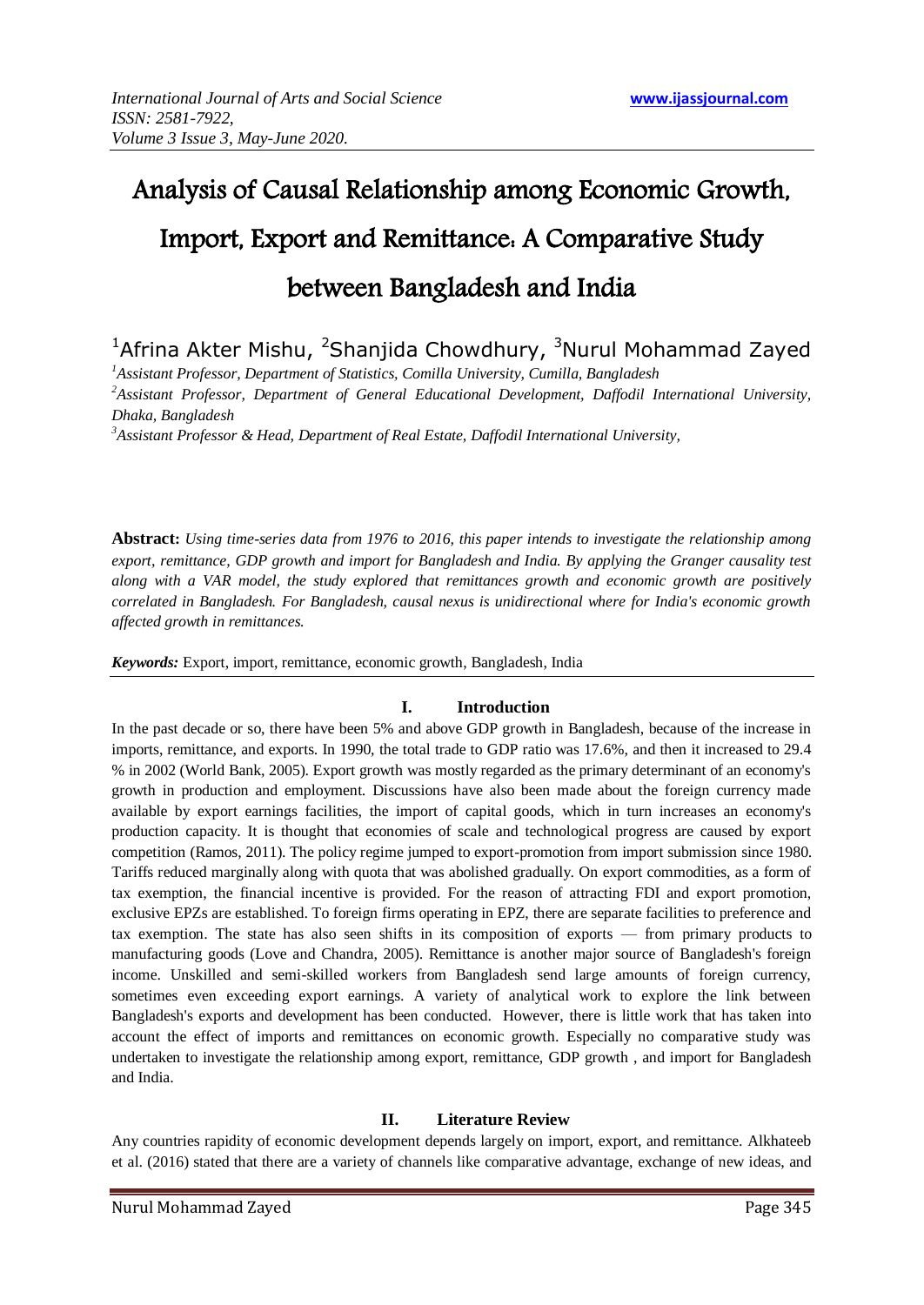production process through which exports can process of economic growth. Al-Mamun and Nath (2005) examined that there is a long-run causality from exports to growth in Bangladesh. However, there is a close relation between imports and economic growth in many countries. Many developing countries import commodities from industrially developed countries. Depending upon the types, imports may have either a positive or negative impact on economic growth. Study of Achchuthan, (2013) recognized that upsurge in imports causes the growth rate to increase. Also, Fan & Nie (2013), Rahman & Shahbaz (2013) and Bas (2009) concluded that providing better quality intermediate goods rise in imports also leads to an increase in export. Jongwanich (2007) discovers that in Asia and Pacific countries remittances have a positive but marginal impact on economic growth. Job in Middle-east is one of the major sources of remittance inflow for Bangladesh as it has provided great scope for Bangladeshi workers for employment as well as contribute to economic growth. In the era of Globalization, Bangladeshi workers are now working in countries including Saudi Arabia, UAE, Qatar, Kuwait, Oman, Malaysia, USA, UK, Italy, and South Africa and so on. Jannat et al. (2020) research show the major factors shaping Bangladesh's economic growth trend. Their research findings found that gross national income, export products, import commodities, foreign direct investment, workforce, remittance compensation, receiving remittances are associated with gross domestic product. Also, the study of Akhter 2015 that based on the secondary data, discloses that the effect of export on economic growth found positive and in the case of import there exist an opposite scenario. In the case of India, the study of Singh and Mehra (2014) based on time series analysis found that remittances play an important role in economic growth. A similar result is also found for Bangladesh (Sarkar et al. 2018). But there is a controversy because another study of Sutradhar(2020) conducted research using four countries data and found in the case of Bangladesh, Pakistan and Sri Lanka there is a negative effect of remittances on economic growth. Contrariwise, remittances have a positive impact on economic growth in India. In India study of Mehta (2015) in his study establish the evidence of unidirectional causality leading from GDP to Export. The result caroused that GDP does not lead to Import and Import does not lead to GDP. The researcher also originated an indication of unidirectional causality running from Export to Import.

#### **III. Methodology**

Time series data were used over 40 years from 1976-2016. Data on remittance are collected from Bangladesh Economic Review (2005). The data used in the analysis is in logarithmic form. This transformation will reduce the heteroscedasticity problem, as log transformation compresses the measurement scale of the variables (Gujrati, 1995). Export, import and remittance are converted into real terms using the implicit GDP deflator. Since, data on import and export price index are not available for the whole length of the time series used in this paper, we used the implicit GDP deflator to obtain the real values of the variables under consideration. To check stationary ADF test and PP test were employed. Also, we analyze lag selection for performing parsimonious VAR model so that over-fitted model cannot be occurred. Furthermore, we analyze Johansen co-integration and Impulse response function to analyze the responses with GDP. Finally we test granger causality for India and Bangladesh.



**Model Selection: Johansen co-integration test**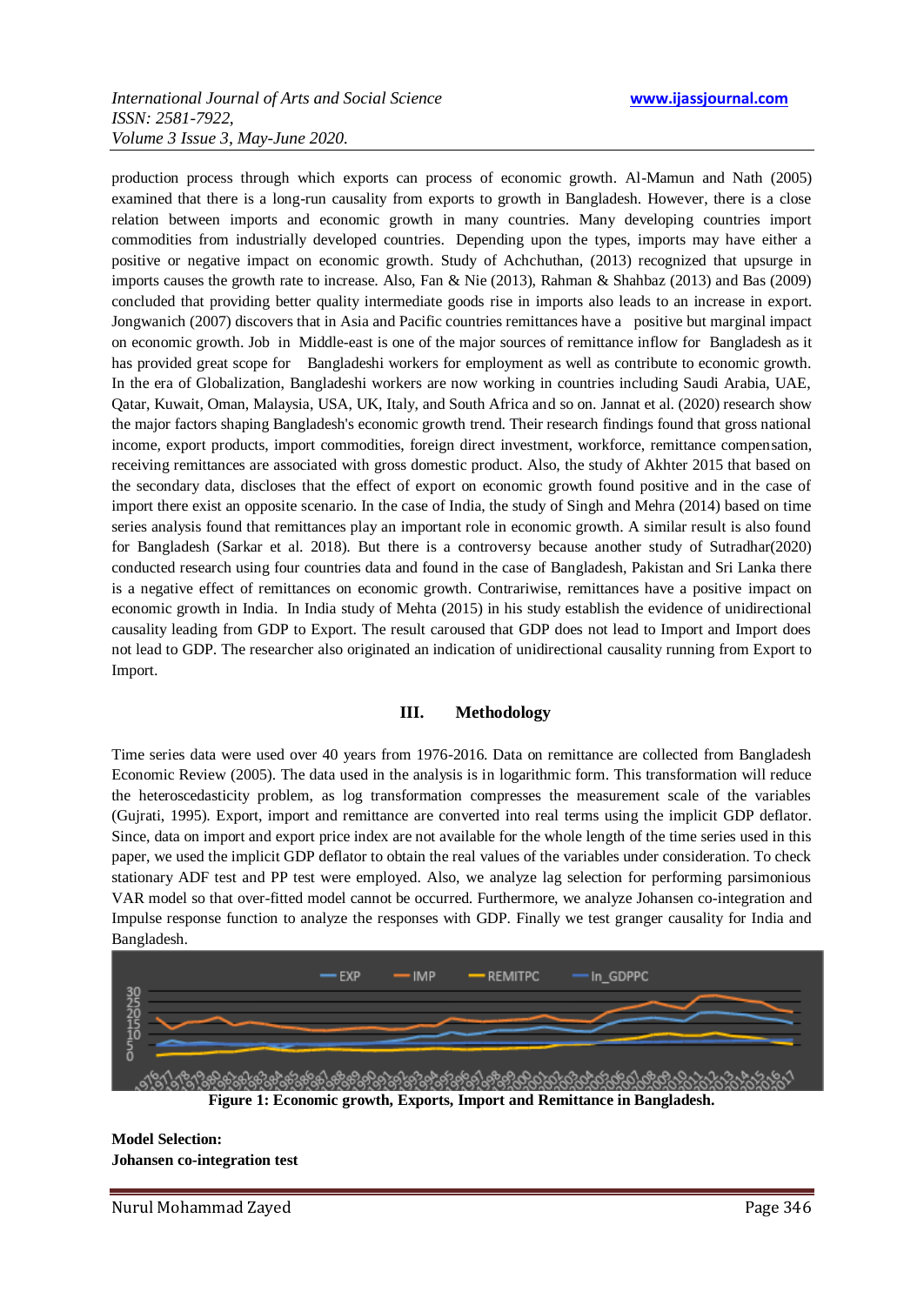The Johansen ML technique provides a series of tests that can be used to evaluate the number of co-integration vectors. The product of two matrices: ………………………………..(1)

The matrix  $\beta$  gives the co-integrating vectors, while  $\alpha$  is adjustment parameter. The two statistics are:

……………………………………….. (2)

Where  $\lambda_i$  is the estimated value for the *i*th ordered eigenvalue from the  $\pi$  matrix. The standard approach to the Johansen ML procedure is to first calculate the Trace and Maximum Eigenvalue statistics, then compare these to the appropriate critical values. Another model used is VAR model which treated all the variables in the model as endogenous. Although the Granger causality test is a good way to examine the relationship between variables in a VAR model, it does not provide any answers to whether there is a positive or negative relationship between our study variables. Variance decomposition determines how much of the forecast error variance for any variable in a system, is explained by innovations to each explanatory variable, over a series of time horizons.

#### **IV. Results and Discussions**

| Table 1: Summary of Economic growth, Exports, Import and Remittance in Bangladesh |          |          |             |             |  |  |  |  |  |
|-----------------------------------------------------------------------------------|----------|----------|-------------|-------------|--|--|--|--|--|
| <b>Characteristics</b>                                                            | GDP1     | EXP1     | <b>IMP1</b> | <b>REM1</b> |  |  |  |  |  |
| <b>Mean</b>                                                                       | 5.955886 | 10.81383 | 17.59704    | 4.580431    |  |  |  |  |  |
| <b>Median</b>                                                                     | 5.956396 | 10.69250 | 16.29816    | 3.310350    |  |  |  |  |  |
| <b>Maximum</b>                                                                    | 7.324169 | 20.16159 | 27.94933    | 10.58794    |  |  |  |  |  |
| <b>Minimum</b>                                                                    | 4.858333 | 3.396255 | 11.69775    | 0.185441    |  |  |  |  |  |
| Std. Dev.                                                                         | 0.616756 | 5.186071 | 4.729490    | 2.916297    |  |  |  |  |  |

**Skewness** 0.497997 0.324041 0.719654 0.690692 **Kurtosis** 2.533146 1.733272 2.406375 2.239747 **Jarque-Bera statistic | 2.117423 | 3.543066 | 4.242000 | 4.350857 Probability** 0.346903 0.170072 0.119912 0.113559

**Observations** 1 42 1 42 42 42 42

 **Analysis on Bangladesh:**

**Sum** 250.1472 454.1809 739.0755 1 192.3781 **Sum Sq. Dev.** 15.59591 1102.709 917.0909 348.6963

*Source: Estimated.* 

Our first analysis is to display mean, median, maxima, minima, and other basic information. For solving heteroscedasticity, we consider natural logarithm for GDP per capita. As mean of export and import are far away from GDP per capita (GDP1) and remittance inflows (REM1), so as to standard deviation. For normality, we supposed a null hypothesis of rejecting normal distribution for each variable. All variables are not normal at a 5% level of significance. Also, skewness is ranging from 0.324 to 0.719. So, it concludes that all variables are negatively skewed. Furthermore, kurtosis is quietly moving from 2, except export (EXP1). For performing time series analysis, we check stationary through ADF and PP tests. In the case of Bangladesh, all variables are stationary art first difference but non-stationary at the level.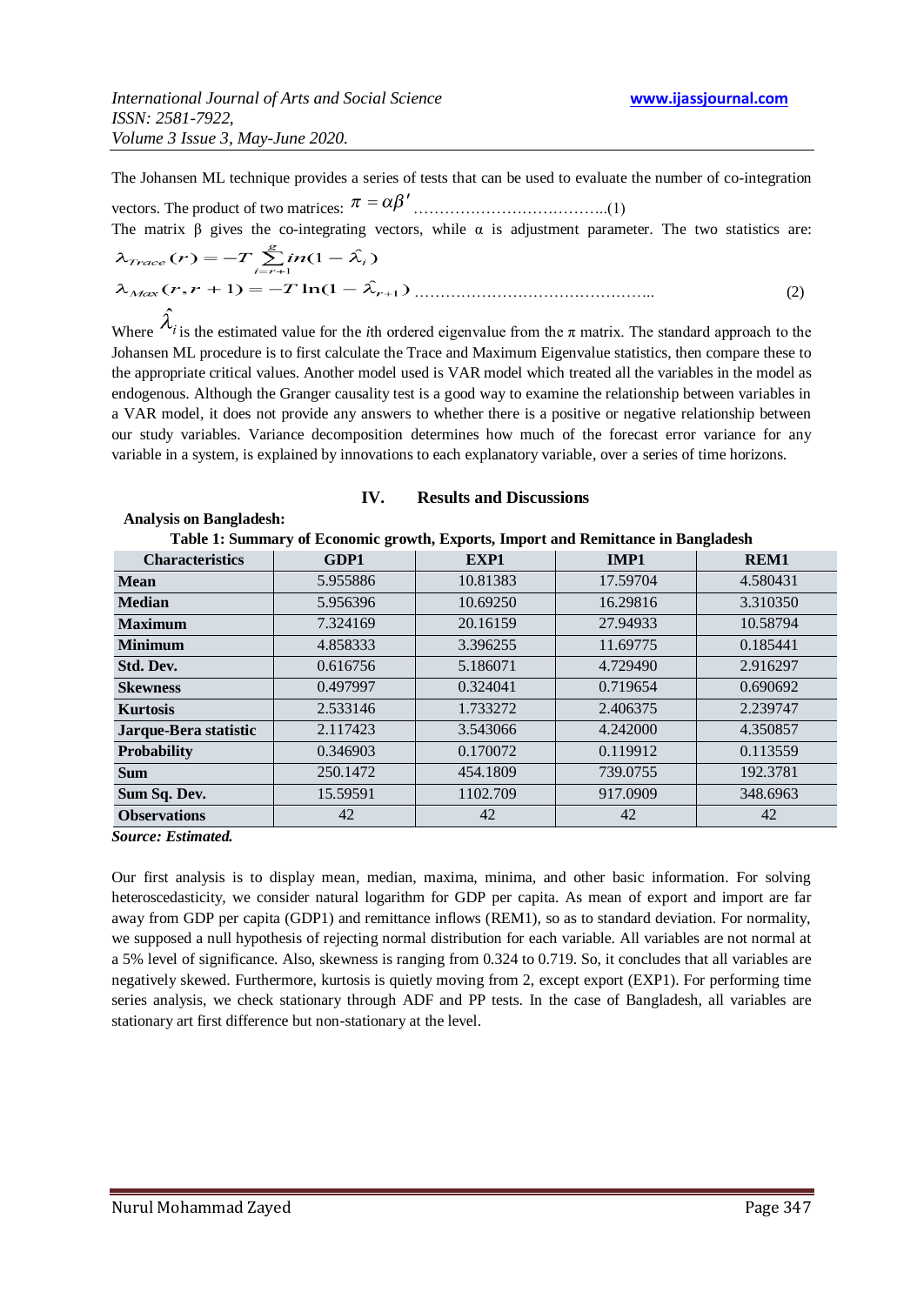|                       |                |           |                |                | $\bf PP$   |           |           |                |
|-----------------------|----------------|-----------|----------------|----------------|------------|-----------|-----------|----------------|
|                       | RE1            | GDP1      | <b>EXBD</b>    | IMP1           | d(RE1)     | $d$ (GDP1 | $d$ (EXB  | d(MP1)         |
|                       |                |           |                |                |            |           | D)        |                |
| With Constant         | $-1.573$       | 1.015     | $-1.0166$      | $-1.2697$      | $-4.5049$  | $-5.4629$ | $-6.5637$ | $-7.6179$      |
|                       | 0.487          | 0.996     | 0.7385         | 0.6345         | 0.0008     | $\Omega$  | $\Omega$  | $\Omega$       |
|                       | n0             | n0        | n0             | n0             | ***        | $***$     | ***       | ***            |
| With Constant & Trend | $-1.4089$      | $-0.7704$ | $-1.9571$      | $-2.7625$      | $-4.6121$  | $-5.3874$ | $-6.4768$ | $-7.4805$      |
|                       | 0.8434         | 0.9602    | 0.6066         | 0.2187         | 0.0035     | 0.0004    | $\Omega$  | $\Omega$       |
|                       | n <sub>0</sub> | n0        | n0             | n0             | ***        | ***       | ***       | ***            |
|                       |                |           |                |                | <b>ADF</b> |           |           |                |
| With Constant         | $-2.0716$      | 1.0879    | $-1.0166$      | $-1.3174$      | $-2.7073$  | $-5.3969$ | $-6.5637$ | $-2.4552$      |
|                       | 0.2567         | 0.9968    | 0.7385         | 0.6125         | 0.0838     | 0.0001    | $\theta$  | 0.1356         |
|                       | n <sub>0</sub> | n0        | n <sub>0</sub> | n <sub>0</sub> | $\ast$     | $***$     | ***       | n <sub>0</sub> |
| With Constant & Trend | $-4.2908$      | $-0.5376$ | $-1.9571$      | $-1.7462$      | $-1.214$   | $-5.3874$ | $-6.4768$ | $-1.5694$      |
|                       | 0.0091         | 0.9775    | 0.6066         | 0.7116         | 0.8932     | 0.0004    | $\theta$  | 0.7827         |
|                       | ***            | n0        | n0             | n <sub>0</sub> | n0         | ***       | ***       | n0             |

### **Table 2: Check stationary through ADF and PP test**

*Source: Estimated.* 

After unit root testing, our next target is taking parsimonious lag for VAR model and our VAR model has 2 optimal lag.

|              | <b>VAR Lag Order Selection Criteria</b> |           |            |            |           |        |  |  |  |
|--------------|-----------------------------------------|-----------|------------|------------|-----------|--------|--|--|--|
| La           | LogL                                    | <b>LR</b> | <b>FPE</b> | <b>AIC</b> | <b>SC</b> | HQ     |  |  |  |
| g            |                                         |           |            |            |           |        |  |  |  |
| $\bf{0}$     |                                         | <b>NA</b> | 6.418      | 13.21      | 13.38     | 13.27  |  |  |  |
|              | 253.60                                  |           |            | 1          |           | 1      |  |  |  |
|              | 8                                       |           |            |            |           |        |  |  |  |
| 1            |                                         | 285.60    | 0.003      | 5.631      | 6.484     | 5.936  |  |  |  |
|              | 89.802                                  | 9         |            |            | $1*$      |        |  |  |  |
|              | 5                                       |           |            |            |           |        |  |  |  |
| $\mathbf{2}$ |                                         | 33.21     | 0.003      | 5.344      | 6.879     | 5.895  |  |  |  |
|              | 68.211                                  | $7*$      | $\ast$     | $\ast$     |           | $\ast$ |  |  |  |
|              |                                         |           |            |            |           |        |  |  |  |
| 3            |                                         | 11.658    | 0.003      | 5.716      | 7.934     | 6.512  |  |  |  |
|              | 59.467                                  |           |            |            |           |        |  |  |  |
|              | 6                                       |           |            |            |           |        |  |  |  |

**Table 3: VAR Lag Order Selection Criteria**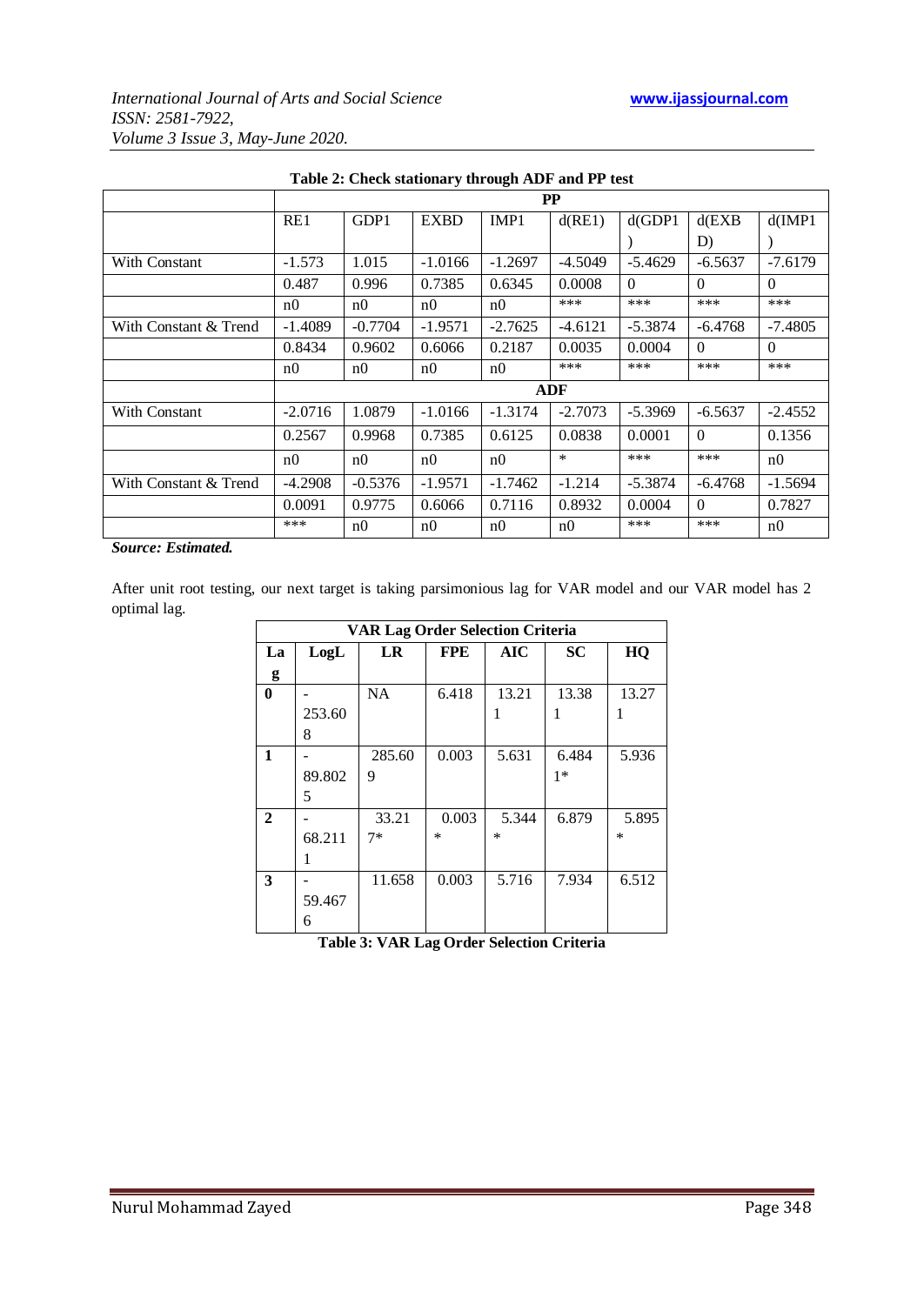#### *Source: Estimated.*

For choosing better lag we follow, the maximum lag selection criteria of several criterion. In this aspect LR FPE and AIC suggest that optimum lag is 2.

| No. of   | Eigenval | <b>Trace</b>     | <b>Critical</b> | $p-$  | <b>Eigenval</b> | <b>Trace</b> | <b>Critical</b> | $p-$  |
|----------|----------|------------------|-----------------|-------|-----------------|--------------|-----------------|-------|
| CE(s)    | ue       | <b>Statistic</b> | <b>Value</b>    | value | <b>ue</b>       | statistic    | <b>Value</b>    | value |
| None *   | 0.59467  | 61.83708         | 40.17493        | 0.000 | 0.59467         | 35.21979     | 24.15921        | 0.001 |
|          |          |                  |                 |       |                 |              |                 |       |
| At most1 | 0.34881  | 26.61728         | 24.27596        | 0.024 | 0.34881         | 16.72959     | 17.79730        | 0.071 |
| *        | 6        |                  |                 | y     | 6               |              |                 | 8     |
| At most2 | 0.17574  | 9.887697         | 12.32090        | 0.123 | 0.17574         | 7.537613     | 11.22480        | 0.206 |
|          |          |                  |                 | 6     |                 |              |                 |       |
| At most3 | 0.05847  | 2.350084         | 4.129906        | 0.147 | 0.05847         | 2.350084     | 4.129906        | 0.147 |
|          | 9        |                  |                 |       |                 |              |                 | 9     |

#### **Table 4: Johansen co-integration test for study variable.**

#### *Source: Estimated.*

For Johansen co-integration, we assess both trace statistic and Max Eigen value for considering null hypothesis. But Eigen value rejects second null hypothesis. For both case, we reject null hypothesis that there is no cointegrated equation. So, there is a significant relationship in long term of GDP and export, import and remittance.

| <b>Null Hypothesis:</b>            | <b>Observatio</b> | <b>F-Statistic</b> | Prob.  |
|------------------------------------|-------------------|--------------------|--------|
|                                    | n                 |                    |        |
| <b>EXBD</b> does not Granger Cause | 40                | 6.37235            | 0.0044 |
| GDP1                               |                   |                    |        |
| GDP1 does not Granger Cause        |                   | 0.24563            | 0.7835 |
| <b>EXBD</b>                        |                   |                    |        |
| IMP1 does not Granger Cause GDP1   | 40                | 4.67981            | 0.0158 |
| GDP1 does not Granger Cause IMP1   |                   | 0.07780            | 0.9253 |
| RE1 does not Granger Cause GDP1    | 40                | 2.37308            | 0.108  |
| GDP1 does not Granger Cause RE1    |                   | 0.20989            | 0.8117 |
| IMP1 does not Granger Cause EXBD   | 40                | 3.90064            | 0.0296 |
| EXBD does not Granger Cause IMP1   |                   | 3.70388            | 0.0347 |
| RE1 does not Granger Cause EXBD    | 40                | 0.92637            | 0.4055 |
| EXBD does not Granger Cause RE1    |                   | 3.13557            | 0.0559 |
| RE1 does not Granger Cause IMP1    | 40                | 2.00693            | 0.1496 |
| IMP1 does not Granger Cause RE1    |                   | 2.28510            | 0.1167 |
|                                    |                   |                    |        |

 *Source: Estimated.*

For causality under Engle and granger, there is a null hypothesis-based test. As it reveals that there is a unidirectional causal relationship export to GDP, import to GDP while bidirectional causality with import and export. So, we can conclude that export and import can causes to GDP or it can be explained through export and import. Also, import and export can causes bidirectional causal relationship.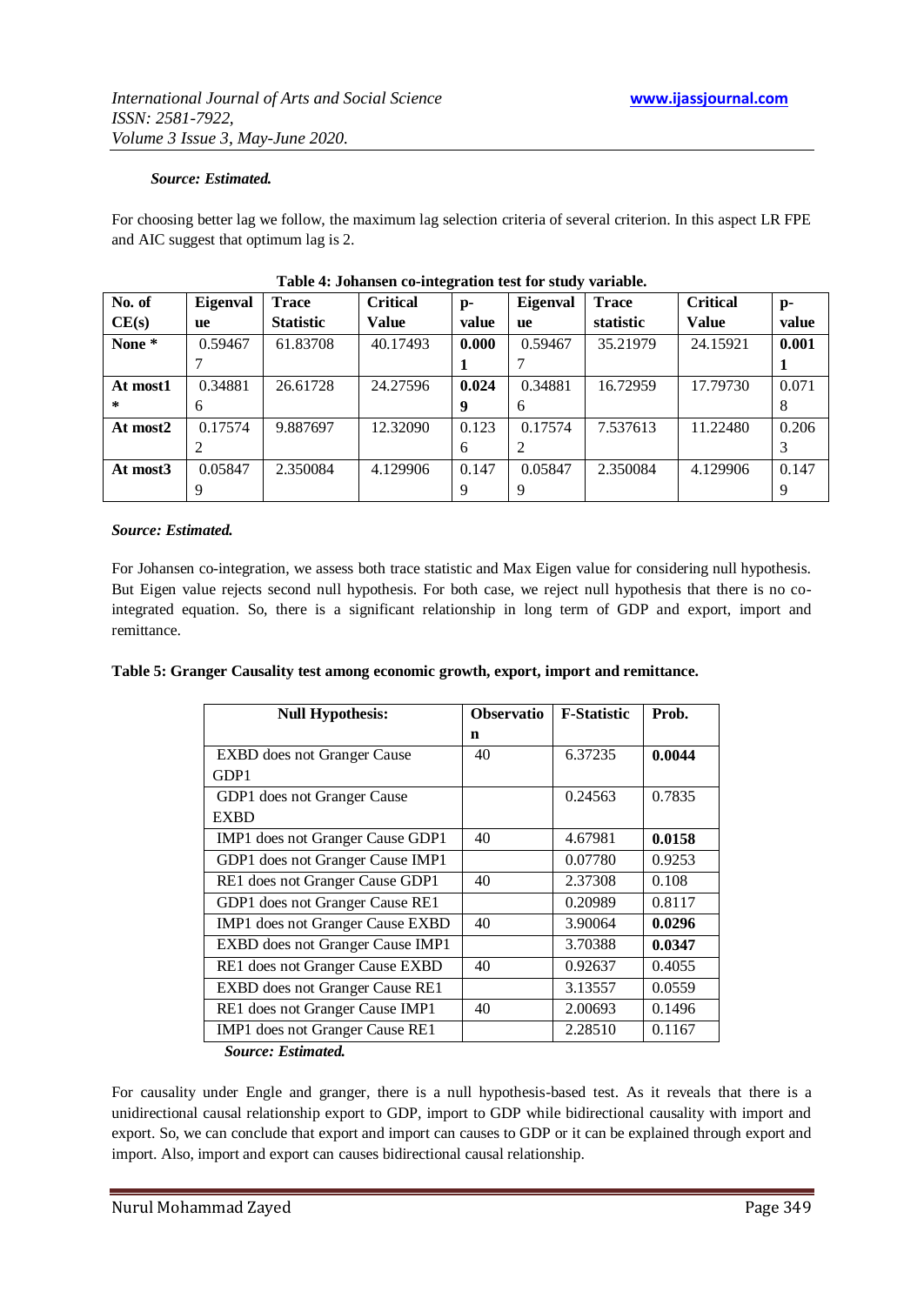#### **Analysis on India**

|                                           | GDP <sub>2</sub> | <b>EXIND</b> | IMP <sub>2</sub> | REM <sub>2</sub> |
|-------------------------------------------|------------------|--------------|------------------|------------------|
| Mean                                      | 6.209494         | 12.97320     | 15.06016         | 2.138367         |
| Median                                    | 5.997821         | 10.88046     | 12.10948         | 2.270675         |
| Maximum                                   | 7.571524         | 25.43086     | 31.25929         | 4.210550         |
| Minimum                                   | 5.071466         | 5.250811     | 6.182804         | 0.633807         |
| Std. Dev.                                 | 0.702346         | 6.816728     | 8.097339         | 1.088864         |
| <b>Skewness</b>                           | 0.562505         | 0.491072     | 0.679626         | 0.149038         |
| <b>Kurtosis</b>                           | 2.065719         | 1.726288     | 1.986092         | 1.575419         |
| Jarque-Bera                               | 3.742422         | 4.527163     | 5.032256         | 3.706992         |
| Probability                               | 0.153937         | 0.103977     | 0.080772         | 0.156688         |
| Sum                                       | 260.7988         | 544.8742     | 632.5267         | 89.81140         |
| Sum Sq. Dev.                              | 20.22489         | 1905.179     | 2688.243         | 48.61063         |
| <b>Observations</b>                       | 42               | 42           | 42               | 42               |
| $C_1, \ldots, C_n, C_1, \ldots, C_n, C_n$ |                  |              |                  |                  |

#### **Table 6: Summary of Economic growth, Exports, Import and Remittance in India**

 *Source: Estimated.*

Table 6 represents the Summary of Economic growth, Exports, Import and Remittance in India For performing time series analysis, we check stationary through ADF and PP test. In case of India, all variables are stationary art first difference but non-stationary at level.

| PP                   |              | <b>REM</b>               | <b>GDP</b>     | <b>EXIN</b>                 | IMP <sub>2</sub>           | $d$ (REM       | d(GDP)                | $d$ (EXIN      | $d$ (IMP            |
|----------------------|--------------|--------------------------|----------------|-----------------------------|----------------------------|----------------|-----------------------|----------------|---------------------|
|                      |              | $\mathbf{2}$             | $\mathbf{2}$   | D                           |                            | 2)             | 2)                    | $\mathbf{D}$ ) | 2)                  |
| <b>With Constant</b> | $t-$         | $\omega_{\rm{max}}$      | 0.319          | $\omega_{\rm{max}}$         | $\omega_{\rm{max}}$        | $-7.0777$      | $\omega_{\rm{max}}$   | $-6.5174$      | $\omega_{\rm{eff}}$ |
|                      | Statisti     | 1.417                    | 8              | 0.719                       | 0.955                      |                | 5.7547                |                | 4.9958              |
|                      | $\mathbf{c}$ | $\overline{4}$           |                | $\mathbf{1}$                | $\overline{2}$             |                |                       |                |                     |
|                      | Prob.        | 0.564                    | 0.976          | 0.830                       | 0.760                      | $\Omega$       | $\Omega$              | $\theta$       | 0.0002              |
|                      |              | 5                        | 6              | 6                           | 1                          |                |                       |                |                     |
|                      |              | n <sub>0</sub>           | n0             | n0                          | n0                         | ***            | ***                   | ***            | ***                 |
| With Constant &      | $t-$         | $\overline{\phantom{a}}$ | $\blacksquare$ | $\omega_{\rm c}$            | $\omega_{\rm{eff}}$        | $-7.0948$      | $\omega_{\rm{max}}$   | $-6.4418$      | $\pm$ .             |
| <b>Trend</b>         | Statisti     | 1.720                    | 1.144          | 1.923                       | 1.699                      |                | 5.8275                |                | 4.9417              |
|                      | $\mathbf{C}$ | 3                        | 6              | 9                           | $5^{\circ}$                |                |                       |                |                     |
|                      | Prob.        | 0.724                    | 0.908          | 0.624                       | 0.733                      | $\overline{0}$ | 0.0001                | $\overline{0}$ | 0.0014              |
|                      |              |                          | 5              |                             | 5                          |                |                       |                |                     |
|                      |              | n <sub>0</sub>           | n0             | n0                          | n0                         | $***$          | ***                   | $***$          | ***                 |
| ADF                  |              | <b>REM</b>               | <b>GDP</b>     | <b>EXIN</b>                 | IMP <sub>2</sub>           | $d$ (REM       | d(GDP)                | $d$ (EXIN      | d(IMP)              |
|                      |              | 2                        | $\overline{2}$ | D                           |                            | 2)             | 2)                    | D)             | 2)                  |
| <b>With Constant</b> | $t-$         | $\sim$                   | 0.485          | $\mathcal{L}_{\mathcal{A}}$ | $\sim$ $-$                 | $-1.5994$      | $\omega_{\rm{max}}$   | $-2.8041$      | $\sim 10$           |
|                      | Statisti     | 1.447                    | $\overline{2}$ | 0.644                       | 0.839                      |                | 5.7271                |                | 4.9866              |
|                      | $\mathbf{c}$ | 2                        |                | $\mathbf{1}$                | 9                          |                |                       |                |                     |
|                      | Prob.        | 0.549                    | 0.984          | 0.849                       | 0.796                      | 0.4716         | $\overline{0}$        | 0.0693         | 0.0002              |
|                      |              | 9                        | $\overline{2}$ | $\overline{3}$              | 9                          |                |                       |                |                     |
|                      |              | n <sub>0</sub>           | n <sub>0</sub> | n <sub>0</sub>              | n <sub>0</sub>             | n <sub>0</sub> | ***                   | $*$            | ***                 |
| With Constant &      | $t-$         | $\overline{\phantom{a}}$ |                | $\blacksquare$              | $\mathbf{L}^{\mathcal{A}}$ | $-1.3849$      | $\Delta \sim 10^{11}$ | $-2.3192$      | $\omega_{\rm{eff}}$ |
| <b>Trend</b>         | Statisti     | 2.811                    | 0.879          | 2.412                       | 3.088                      |                | 5.8154                |                | 4.9323              |

# **Table 7: Checking stationarity through ADF and PP test**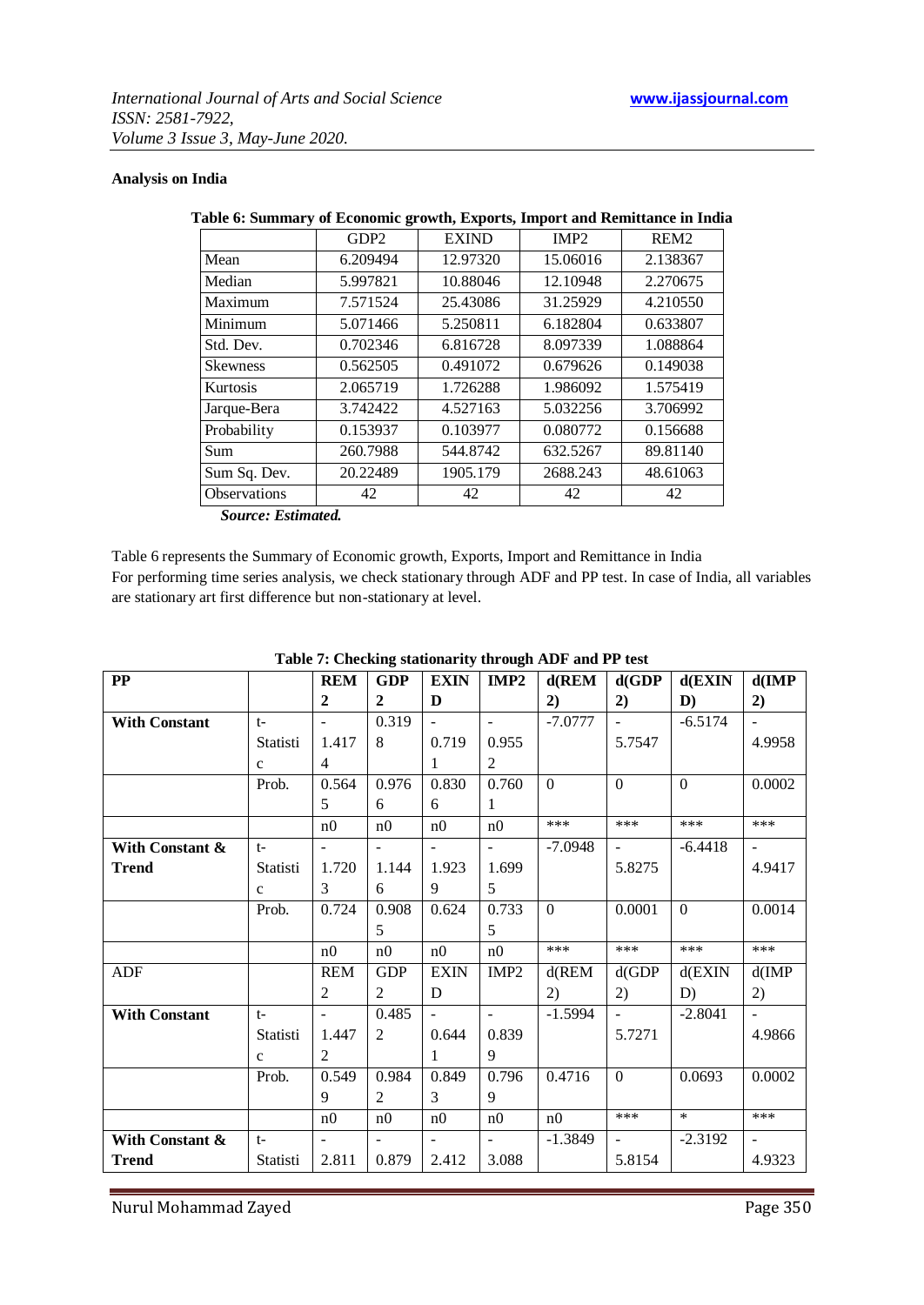| $\sim$<br>◡ |                |                |                |                |                |        |        |        |
|-------------|----------------|----------------|----------------|----------------|----------------|--------|--------|--------|
| Prob.       | 0.203          | 0.948          | 0.367          | 0.124          | 0.8468         | 0.0001 | 0.4119 | 0.0014 |
|             | ∸              |                |                |                |                |        |        |        |
|             | n <sub>0</sub> | n <sub>0</sub> | n <sub>0</sub> | n <sub>0</sub> | n <sub>0</sub> | ***    | n0     | ***    |

*Source: Estimated.*

After unit root testing, our next target is taking parsimonious lag for VAR model. In this dataset, maximum information criteria proposed that there are 2 optimal lag. So, we can conclude that our VAR model has 2 optimal lag.

| Lag | LogL        | LR        | <b>FPE</b>  | AIC       | SС        | HQ        |
|-----|-------------|-----------|-------------|-----------|-----------|-----------|
|     | $-218.3832$ | NA        | 0.792705    | 11.11916  | 11.28805  | 11.18023  |
|     | $-70.33631$ | 259.0821* | $0.001081*$ | 4.516816  | 5.361255* | 4.822138* |
|     | -54.20588   | 25.00216  | 0.001103    | 4.510294* | 6.030286  | 5.059875  |

#### **Table 8: VAR Lag Order Selection Criteria**

*Source: Estimated.*

For choosing better lag we follow, the maximum lag selection criteria of several criterion. In this aspect LR FPE and AIC suggest that optimum lag is 1.

| No. of    | Eigenval | <b>Statistic</b> | Critical | Prob. $*$ | Eigenval | <b>Statistic</b> | Critical | Prob.* |
|-----------|----------|------------------|----------|-----------|----------|------------------|----------|--------|
| CE(s)     | ue       |                  | Value    | $\ast$    | ue       |                  | Value    | $\ast$ |
| None *    | 0.505762 | 44.4781          | 40.17493 | 0.017     | 0.505762 | 27.4848          | 24.15921 | 0.017  |
|           |          |                  |          | 4         |          |                  |          |        |
| At most 1 | 0.247474 | 16.9933          | 24.27596 | 0.311     | 0.247474 | 11.0884          | 17.79730 | 0.377  |
|           |          |                  |          |           |          |                  |          | 4      |
| At most 2 | 0.084067 | 5.90483          | 12.32090 | 0.447     | 0.084067 | 3.42466          | 11.22480 | 0.720  |
|           |          |                  |          |           |          |                  |          |        |
| At most 3 | 0.061614 | 2.48017          | 4.129906 | 0.136     | 0.061614 | 2.48017          | 4.129906 | 0.136  |
|           |          |                  |          |           |          |                  |          |        |

#### **Table 9: Johansen co-integration test for study variable in India.**

*Source: Estimated.*

For Johansen co-integration, we reject null hypothesis and conclude that there relies on at least one co-integrated equation of study variables. So, there is a possibility with certain of having long run relationship of GDP with export, import and remittance.

#### **Table 10: Granger Causality test among economic growth, export, import and remittance.**

| <b>Null Hypothesis:</b>     | Ob | F-               | Prob. |
|-----------------------------|----|------------------|-------|
|                             | s  | <b>Statistic</b> |       |
| EXP2 does not Granger Cause | 40 | 3.57672          | 0.038 |
| GDP2                        |    |                  | h     |
| GDP2 does not Granger Cause |    | 4.55371          | 0.017 |
| EXP <sub>2</sub>            |    |                  |       |
| IMP2 does not Granger Cause | 40 | 1.66454          | 0.203 |
| GDP2                        |    |                  |       |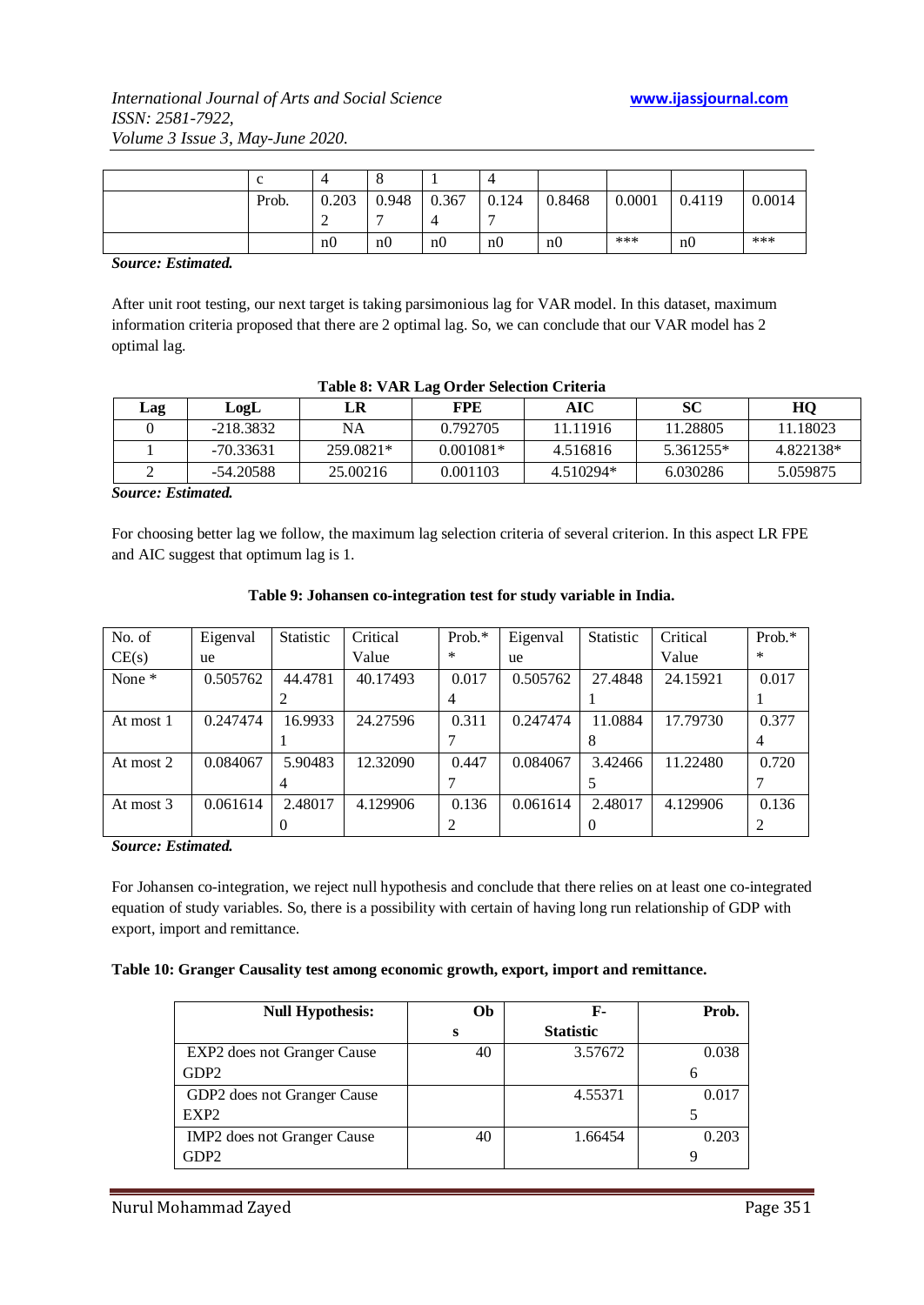| GDP2 does not Granger Cause             |    | 6.82683 | 0.003          |
|-----------------------------------------|----|---------|----------------|
| IMP <sub>2</sub>                        |    |         |                |
| REM2 does not Granger Cause             | 40 | 2.61463 | 0.087          |
| GDP <sub>2</sub>                        |    |         | 4              |
| GDP2 does not Granger Cause             |    | 1.04089 | 0.363          |
| REM <sub>2</sub>                        |    |         | 8              |
| IMP <sub>2</sub> does not Granger Cause | 40 | 0.80955 | 0.453          |
| EXP <sub>2</sub>                        |    |         | $\mathfrak{D}$ |
| EXP2 does not Granger Cause             |    | 1.49446 | 0.238          |
| IMP <sub>2</sub>                        |    |         | 3              |
| REM <sub>2</sub> does not Granger Cause | 40 | 2.21538 | 0.124          |
| EXP <sub>2</sub>                        |    |         | $\mathfrak{D}$ |
| EXP2 does not Granger Cause             |    | 2.52752 | 0.094          |
| REM <sub>2</sub>                        |    |         | 3              |
| REM <sub>2</sub> does not Granger Cause | 40 | 3.42513 | 0.043          |
| IMP <sub>2</sub>                        |    |         | 8              |
| IMP2 does not Granger Cause             |    | 3.79288 | 0.032          |
| REM <sub>2</sub>                        |    |         | 3              |

 *Source: Estimated.*

For causality under Engle and granger, there is a null hypothesis-based test. As it reveals that there is a unidirectional causal relationship GDP to import while bidirectional causality with import and export, export to GDP and import to remittance. So, export can cause bidirectionally with GDP. Also, import can cause remittance bidirectionally. So, economic scenario is much stable for remittance with export and GDP.

#### **Conclusion & Policy Recommendations**

Both Bangladesh and India have two countries that are adjacent, are associated for man economic dependency and trade in less tax. For Bangladesh, we would like to exhibit the unit root test, Johansen co-integration and VAR model. In this test, all variables are stationary at first difference. Also, there was found at least one cointegration equation in Johansen co-integration. Again, Granger causality enables us in revealing significant cause for import and export. Also, we enable responses for both India and Bangladesh along with impulse response function. Whereas in case of India, other than Granger Causality all results are significant. For India, there were many causalities found in bi-directional and helped us understand that there is a significant cause for too many variables. As a result, for Bangladesh trade of export and import is significant.

#### **References**

- [1.] Achchuthan, S. (2013). "Export, Import, and Economic Growth: Evidence from Sri Lanka", Journal of Economics and Sustainable Development, 4(9), 147-55.
- [2.] Akhter, M. (2015). The Impact of Export and Import on Economic Growth in Bangladesh. World Vision, 9(1).
- [3.] Fan, K., & Nie, G. (2013). "Study on China's Import and Export Growth Rate Based on VAR Model", In Proceedings of the 2nd International Conference on Green Communications and Networks 2012 (GCN 2012): Volume 2 (pp. 295-304). Springer Berlin Heidelberg.
- [4.] Bas, M. (2009), "Trade, foreign inputs and firms' decisions: Theory and evidence", CEPI1 Worlang Paper Series, 35.